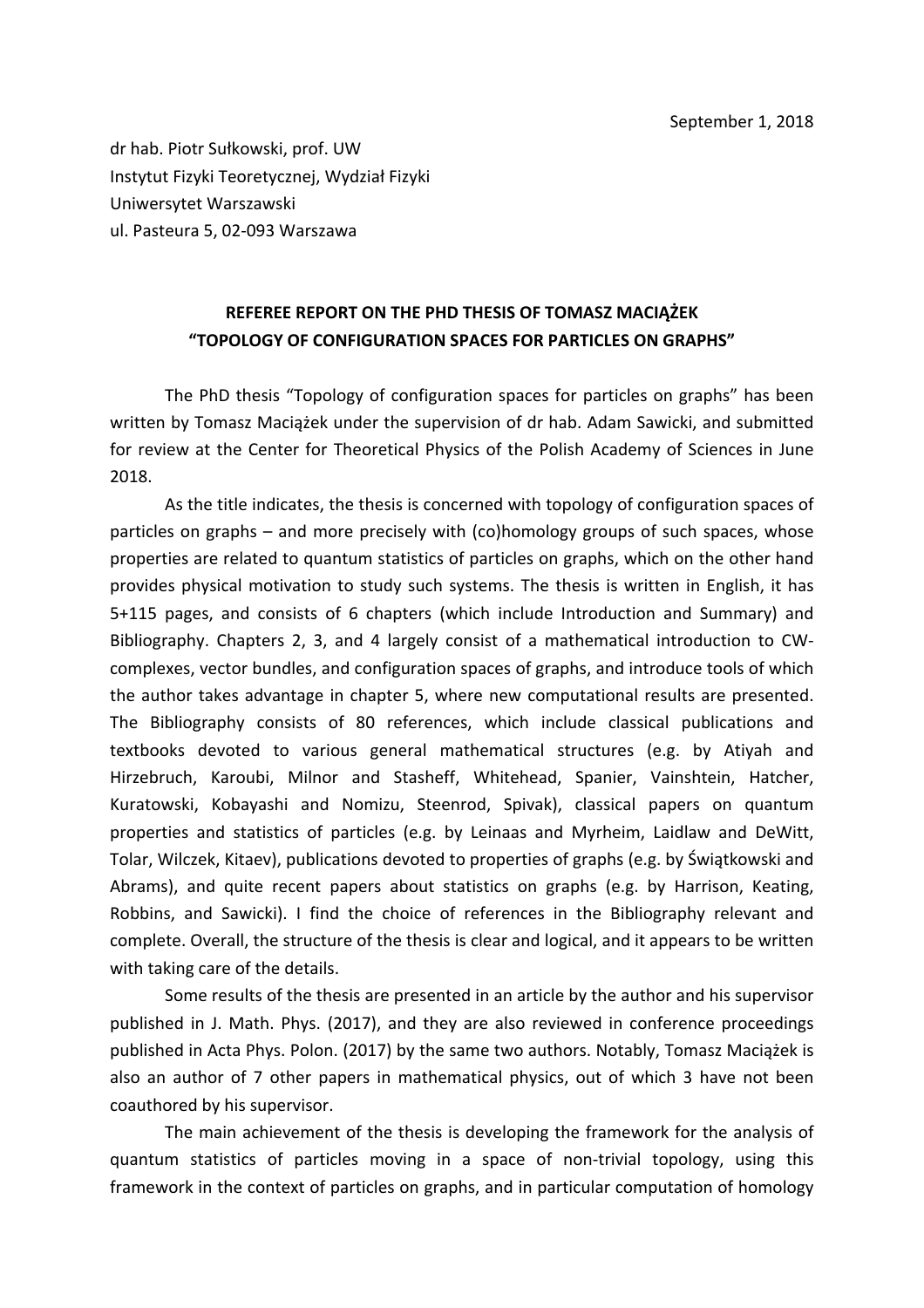groups of graph configuration spaces for various families of graphs. As the author argues, such homology groups indeed encode certain information about quantum statistics, which provides the main physical motivation for their analysis. The author conducts more explicit and detailed analysis for graphs, as in this case various computations are much more tractable than for other topological spaces. Nonetheless, despite simplifications that occur for graphs, the analysis presented by the author still relies on highly sophisticated mathematical tools. Such mathematical background is introduced in chapters 2, 3 and 4 of the thesis. In particular, in chapters 2 and 3 more standard and general topics are summarized, such as homotopy and homology and cohomology theory of CW-complexes, homological exact sequences, structure of vector bundles, Chern classes, and elements of Ktheory. Chapter 4 is devoted to a more specialized topic of configuration spaces of graphs, and in particular it summarizes properties of discrete models of graph configuration spaces formulated by Abram and Świątkowski. Such discrete models take form of CW-complexes that are deformation retracts of graph configuration spaces. Analysis of such discrete models by means of standard techniques in algebraic topology enables then the computation of homology groups of graph configuration spaces. Such homology groups are determined in chapter 5, which presents new computational results obtained by the author. The computations presented in this chapter are either analytical, or numerical and based on a computer code developed by the author. The author computes Betti numbers and characterizes homology groups for so called tree graphs, wheel graphs, a family of  $K(2,p)$ graphs, and  $K(3,3)$  graph. The results of these computations also support the regularity conjecture, which states that Betti numbers of graph configuration spaces grow polynomially with the number of particles.

The results presented in the thesis are very interesting and rely on deep mathematical analysis. Indeed, the author must have got acquainted with a vast scope of topics in homological algebra and algebraic topology – which go much beyond the standard toolkit of a theoretical physicist – and then adjust them to his needs and use to solve specific problems. The author should be complimented on this achievement. Deep knowledge of the above mentioned fields of mathematics should also provide an excellent basis for research in many other areas in mathematical physics. The subject of the thesis provides also a nice example of research area that is interesting to, and should attract both physicists and mathematicians, and motivate their interactions. In particular, apart from physical motivations, the computation of homology groups and Betti numbers in chapter 5 should be of immediate interest to mathematicians too.

While my impression of the thesis is very positive, I would also like to raise a couple of questions or concerns. First, highly mathematical character of the thesis is on one hand advantageous as summarized above, but on the other hand  $-$  and as for the thesis in physics – to some extent it seems to dominate physical discussion or conclusions. For example, physical meaning of non-trivial higher homology group, or possible applications or physical realizations of new types of quantum statistics might deserve more extensive discussion.